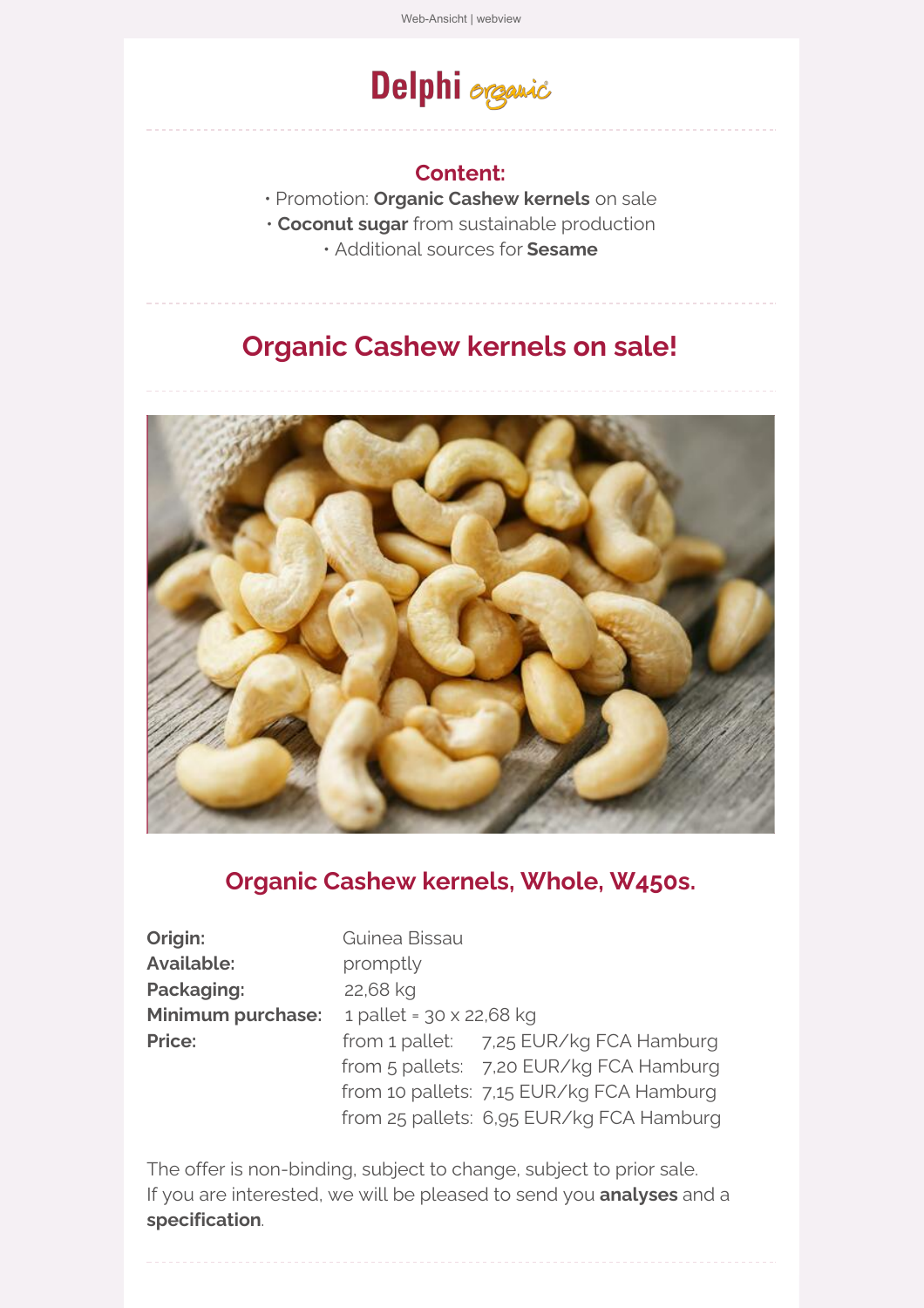## **Good example of sustainable production!**



One product that cannot be sourced from Europe is our high-quality, organically certified **[Coconut](https://ta37b2676.emailsys1a.net/c/36/5350703/0/0/0/322047/7b82b30164.html) sugar**. **Sustainability** is nevertheless capitalized here through the traditional harvesting of natural palms in smallholder projects.

The **[Coconut](https://ta37b2676.emailsys1a.net/c/36/5350703/0/0/0/322047/7b82b30164.html) sugar** is made from the **nectar** of the inflorescences of the coconut palms. The nectar collected in bamboo tubes is boiled down until it crystallizes. It is then purified and packaged. We have been working very **successfully** with this product from **Indonesia** for more than 5 years now.

Contact us now for this natural alternative sweetener.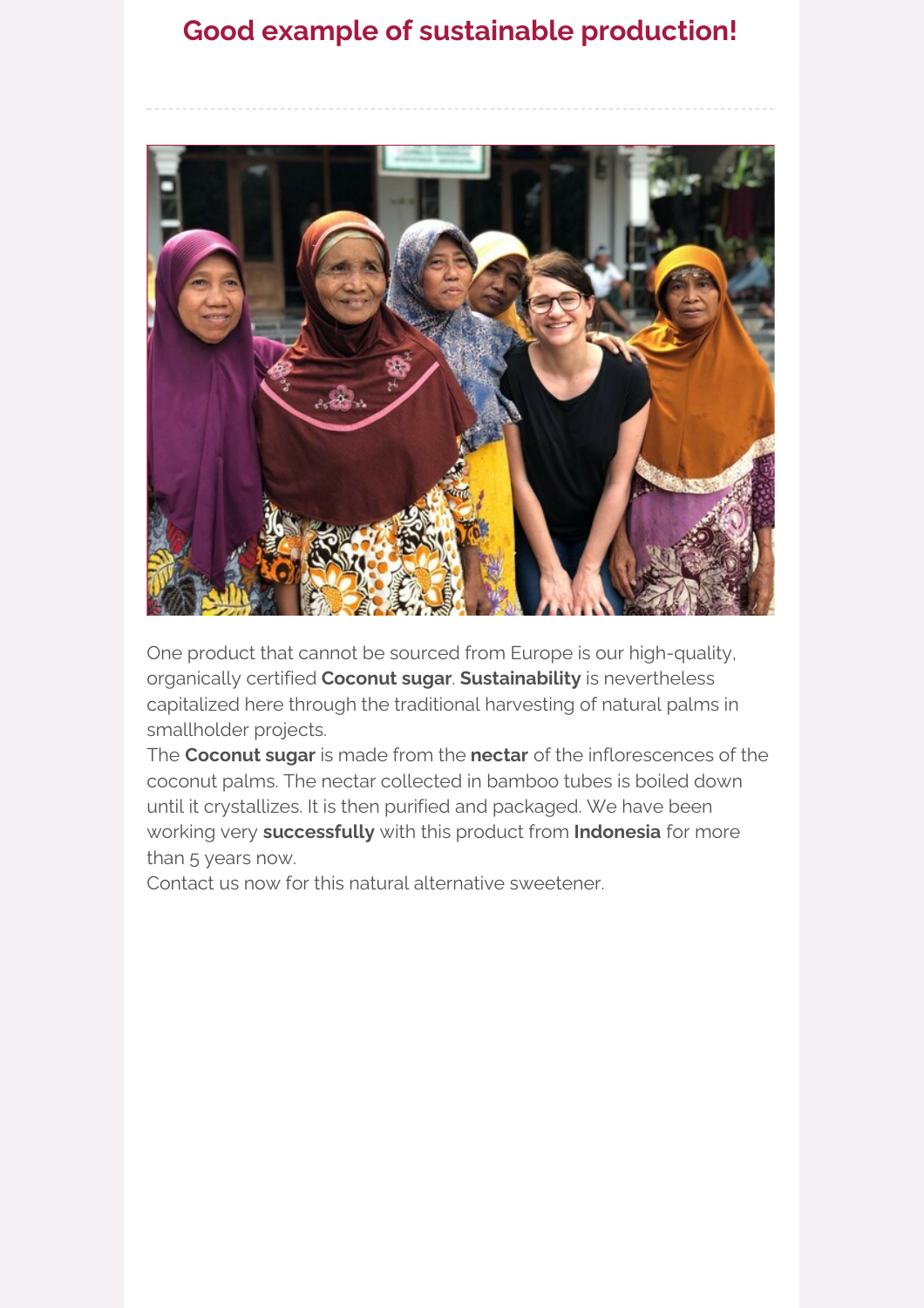

In our assortment you can find

## **Organic [Coconut](https://ta37b2676.emailsys1a.net/c/36/5350703/0/0/0/322047/7b82b30164.html) sugar**

**Origin:** Indonesia



## **New sources of supply acquired!**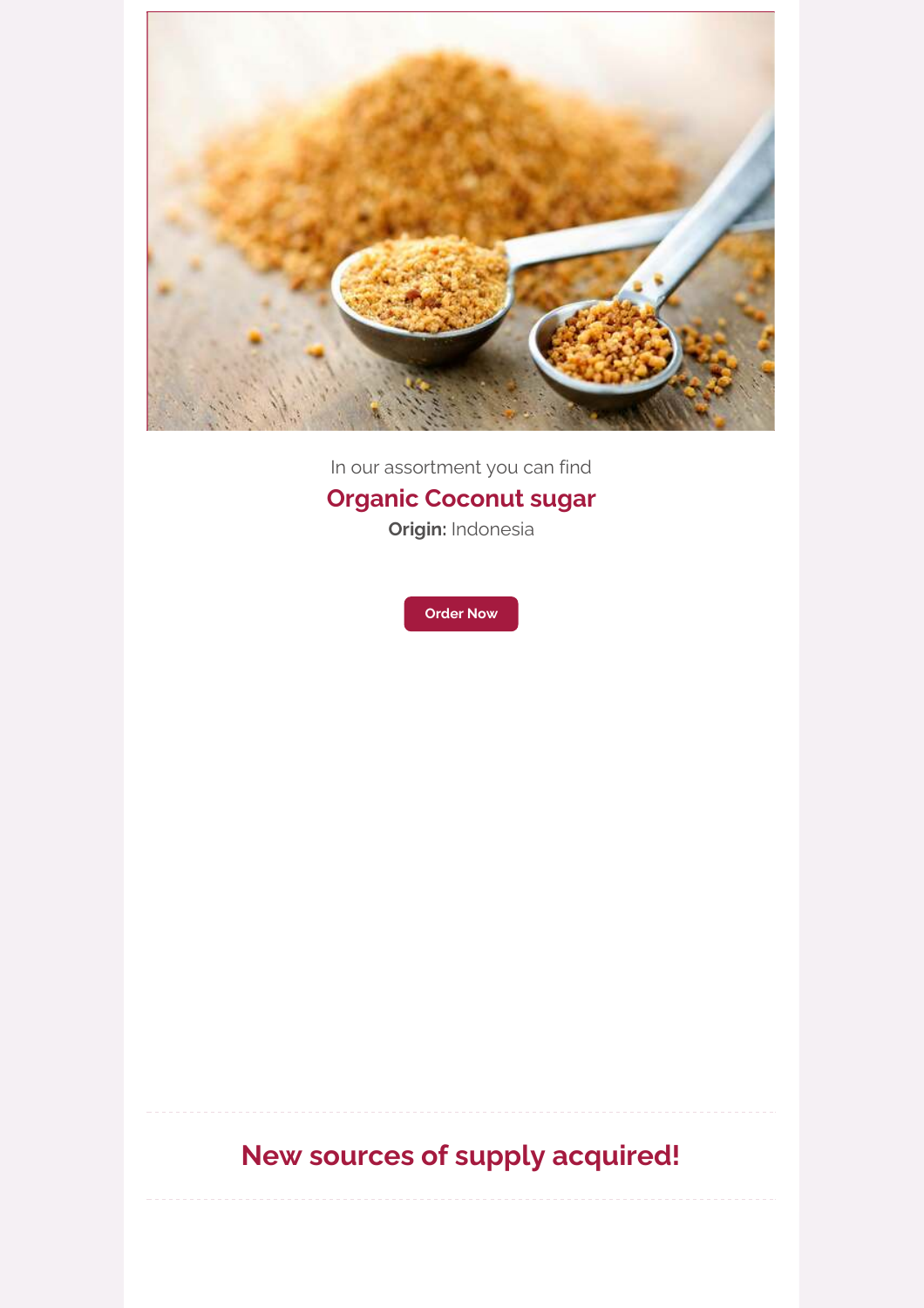

**[Sesame](https://ta37b2676.emailsys1a.net/c/36/5350703/0/0/0/322049/da8a9f1312.html)**, which we originally sourced from **Paraguay,** will alternatively be imported from African countries in the future. Due to the climate, this raw material is difficult to obtain from the South American region this year due to severe drought. **Alternatively**, we are procuring goods from **Egypt** and **Uganda** that are comparable in quality.

In our assortment you can find

#### **Organic [Sesame](https://ta37b2676.emailsys1a.net/c/36/5350703/0/0/0/322311/57fd47986b.html) natural**

**Origin:** Egypt, Uganda, Türkey

### **Organic [Sesame](https://ta37b2676.emailsys1a.net/c/36/5350703/0/0/0/322313/85dac5fd91.html) hulled**

**Origin:** Pakistan, Turkey

**[Order](https://ta37b2676.emailsys1a.net/c/36/5350703/0/0/0/322049/da8a9f1312.html) Now**

#### **Interested in our [assortment?](https://ta37b2676.emailsys1a.net/c/36/5350703/0/0/0/322071/29cb4e58a5.html)**

We offer a wide range of **different products**. An overview can be found in our assortment: **[www.delphiorganic.com/bio-mandeln/](https://ta37b2676.emailsys1a.net/c/36/5350703/0/0/0/322071/29cb4e58a5.html)**. If you are looking for an article that is not listed, we will try to fulfill this wish as  $\left| \right|$ 

Please do not hesitate to contact us:

**[mdornhege@delphiorganic.com](https://ta37b2676.emailsys1a.net/c/36/5350703/0/0/0/322073/3267b5d2cc.html)**

**+49 251 [28056-11](https://ta37b2676.emailsys1a.net/c/36/5350703/0/0/0/322073/3267b5d2cc.html)**